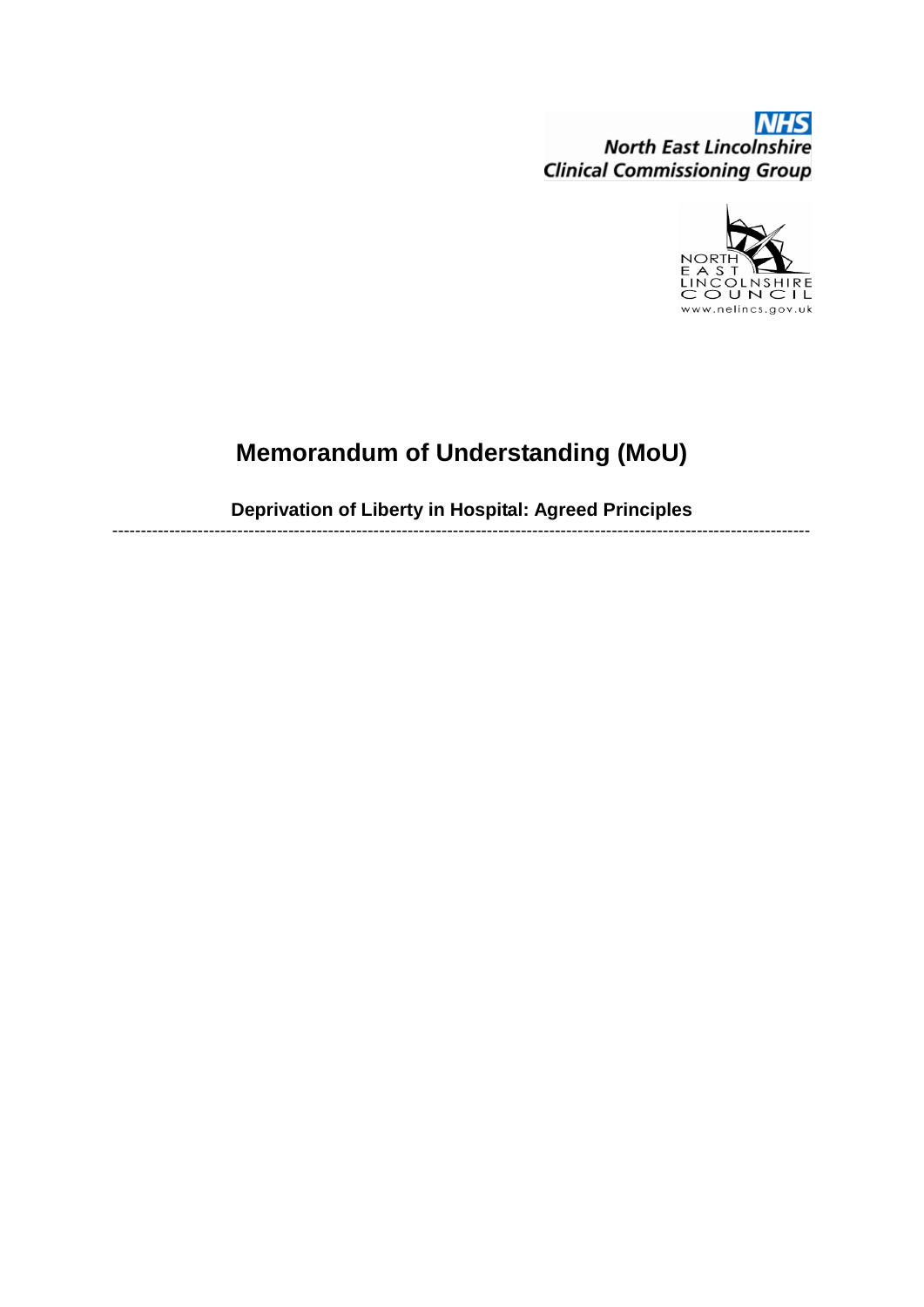# **Contents**

|                   | Page number |
|-------------------|-------------|
| Agreed principles | $3 - 6$     |
| Case studies      | $7 - 14$    |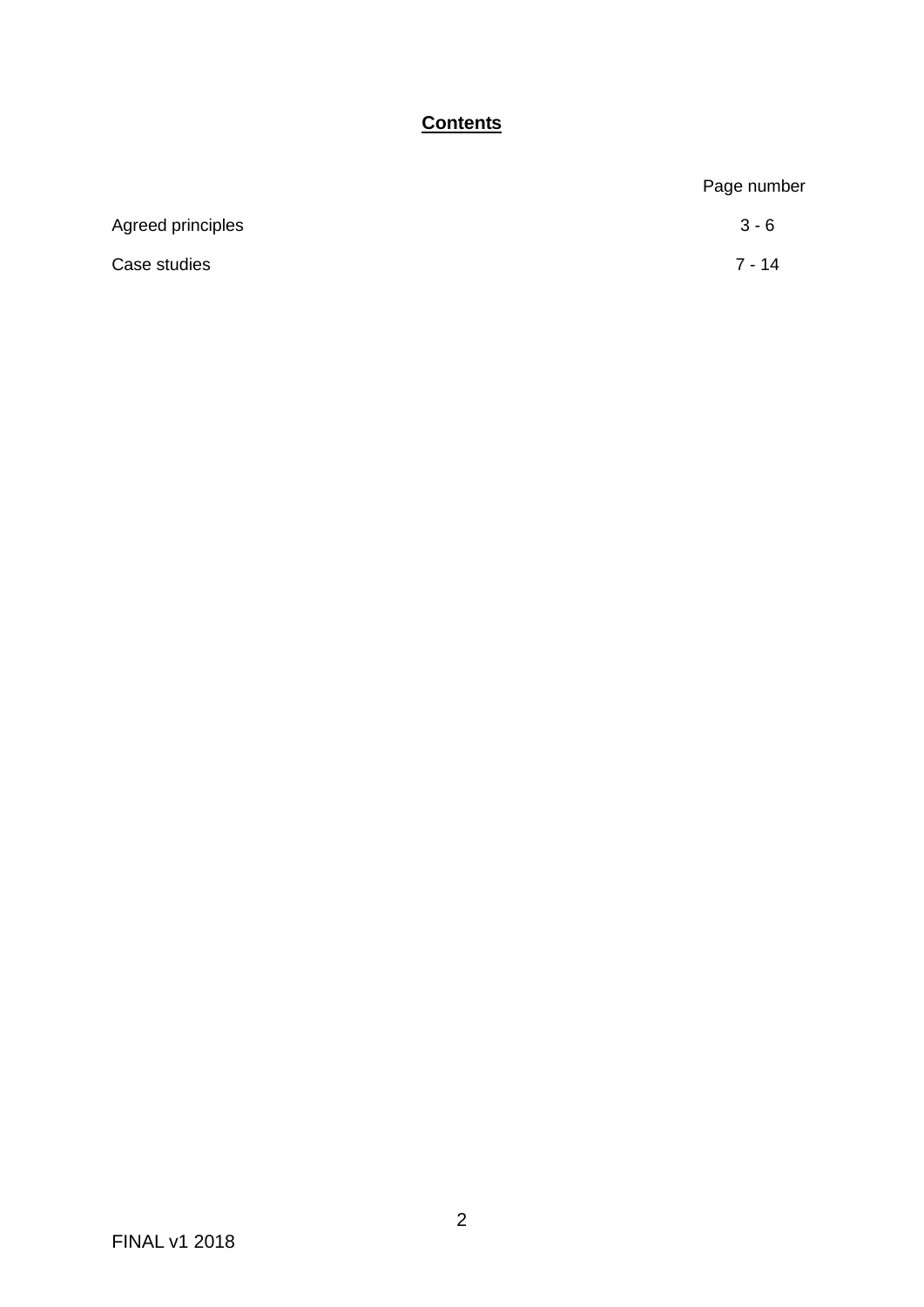# **Deprivation of liberty ("DOL") in hospital: agreed principles**

#### **Introduction**

- 1. This document has been agreed by the following partner organisations as accurately reflecting the law in September 2018:
	- a. NHS North East Lincolnshire Clinical Commissioning Group;
	- b. Focus;
	- c. Navigo.
- 2. The principles set out in this document reflect shared commissioner and provider understanding of the interface between the Mental Capacity Act 2005 ("MCA") and Mental Health Act 1983 ("MHA"). They are set out in order to support legal compliance, foster consistency of practice and reduce disagreement. The intended outcome is to ensure that service users receive support in the least restrictive way and that unavoidable deprivation of liberty is lawfully authorised in accordance with the appropriate legal regime. Practitioners must plan proactively to avoid gaps or lapses in authorisation.
- 3. This document addresses the law in relation to the deprivation of liberty of adult service users (aged 18 or over) in hospital for the purposes of care and/or treatment, referred to as 'P'. It does not address the position with regard to children and young people (aged under 18).
- 4. Practitioners are expected to follow these principles in practice. Disagreements should be escalated in accordance with the procedure described at paragraph 26 below.

| Term                                        | <b>Definition</b>                                                                                                                                                                                                                                                                                                                                                                                                                                                                                                                                                            | <b>Source</b>     |
|---------------------------------------------|------------------------------------------------------------------------------------------------------------------------------------------------------------------------------------------------------------------------------------------------------------------------------------------------------------------------------------------------------------------------------------------------------------------------------------------------------------------------------------------------------------------------------------------------------------------------------|-------------------|
| Mental disorder                             | Any disorder or disability of the mind, subject to exclusions<br>relating to learning disability and dependence on alcohol or<br>drugs:<br>https://www.legislation.gov.uk/ukpga/1983/20/section/1<br>(but note that the learning disability exclusion does not<br>apply when considering whether P qualifies for a DOLS<br>authorisation - Schedule A1 MCA)                                                                                                                                                                                                                  | MHA <sub>s1</sub> |
| Medical<br>treatment for<br>mental disorder | Medical treatment the purpose of which is to alleviate, or<br>prevent a worsening of, the mental disorder or one or more<br>of its symptoms/manifestations; this may include nursing,<br>psychological intervention, specialist mental health<br>habilitation, rehabilitation and care. Physical treatment can<br>fall within this definition where it is intended to alleviate the<br>symptoms or underlying cause of a mental disorder, or is<br>otherwise part of/ancillary to, treatment for mental disorder<br>https://www.legislation.gov.uk/ukpga/1983/20/section/145 | <b>MHA s145</b>   |
| Mental capacity                             | P lacks mental capacity in relation to a matter if, at the<br>material time, he is unable to make a decision for himself in<br>relation to the matter because of an impairment of, or a<br>disturbance in the functioning of, the mind or brain:<br>https://www.legislation.gov.uk/ukpga/2005/9/section/2                                                                                                                                                                                                                                                                    | MCA S2/3          |

#### **Definitions**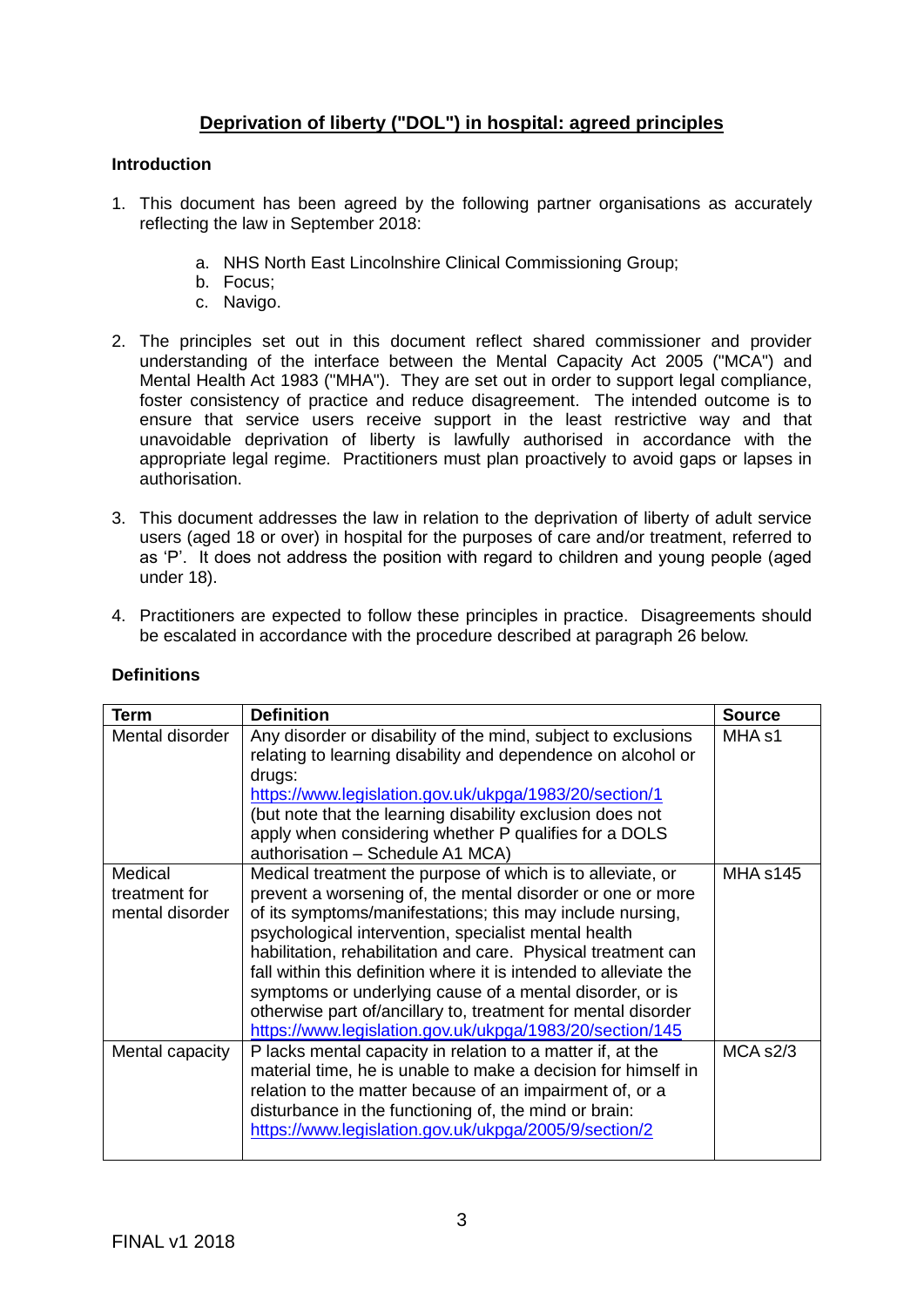### **General points**

- 5. All DOL in hospital must be properly authorised.
- 6. Occasionally it may be necessary to obtain a court order authorising DOL in hospital (usually from the Court of Protection, occasionally the High Court). However this will be the exception to the norm and the principles below must be followed in the first instance.
- 7. In a care/treatment setting, objective DOL is identified by applying the "acid test" set down by the Supreme Court in *Cheshire West*.
- 8. There will be no DOL in hospital in the exceptional cases identified by the Court of Appeal in the case of *Ferreira*. These cases concern patients in acute hospitals (usually but not exclusively on ICU) who are receiving immediately necessary life-saving treatment. However these cases are expected to be a small minority.
- 9. Where a DOL occurs in hospital, the usual routes for authorisation are:
	- Detention under an appropriate section of the Mental Health Act 1983 ("MHA");
	- Authorisation of deprivation of liberty under the Deprivation of Liberty Safeguards ("DOLS"). NB when restricting or restraining P, the MCA provides a defence to liability where P is unable to consent (and such restriction/ restraint is necessary and proportionate – see s5/6), but this defence does not extend to depriving P of liberty, without further authorisation.
- 10. There must be no gaps in authorisation during a continuing period of DOL. Either the MHA must be used, or a DOLS authorisation must be in place to cover all relevant periods.
- 11. Assessments of mental capacity are of supreme importance and must be undertaken with care, applying the test set out in the MCA and the guidance in the MCA Code of Practice. The question will be:

*Does P have capacity to consent to being in hospital for the purpose of receiving care and/or treatment?* 

- 12. An urgent authorisation under the DOLS will only be lawful in exceptional circumstances where the need for the deprivation of liberty is so urgent that it is in P's best interests for it to begin before a standard authorisation has been issued.
- 13. All relevant assessments and decisions must be clearly recorded, setting out reasons.
- 14. Professionals must take a fact sensitive approach, having regard to all relevant circumstances in a particular case.

#### **Decision makers**

- 15. A decision as to how to authorise DOL in hospital may need to be made by any of the following:
	- a. A DOLS Eligibility Assessor: when assessing whether an application for a DOLS standard authorisation should be granted;
	- b. An AMHP: when considering whether an application under the MHA ought to be made;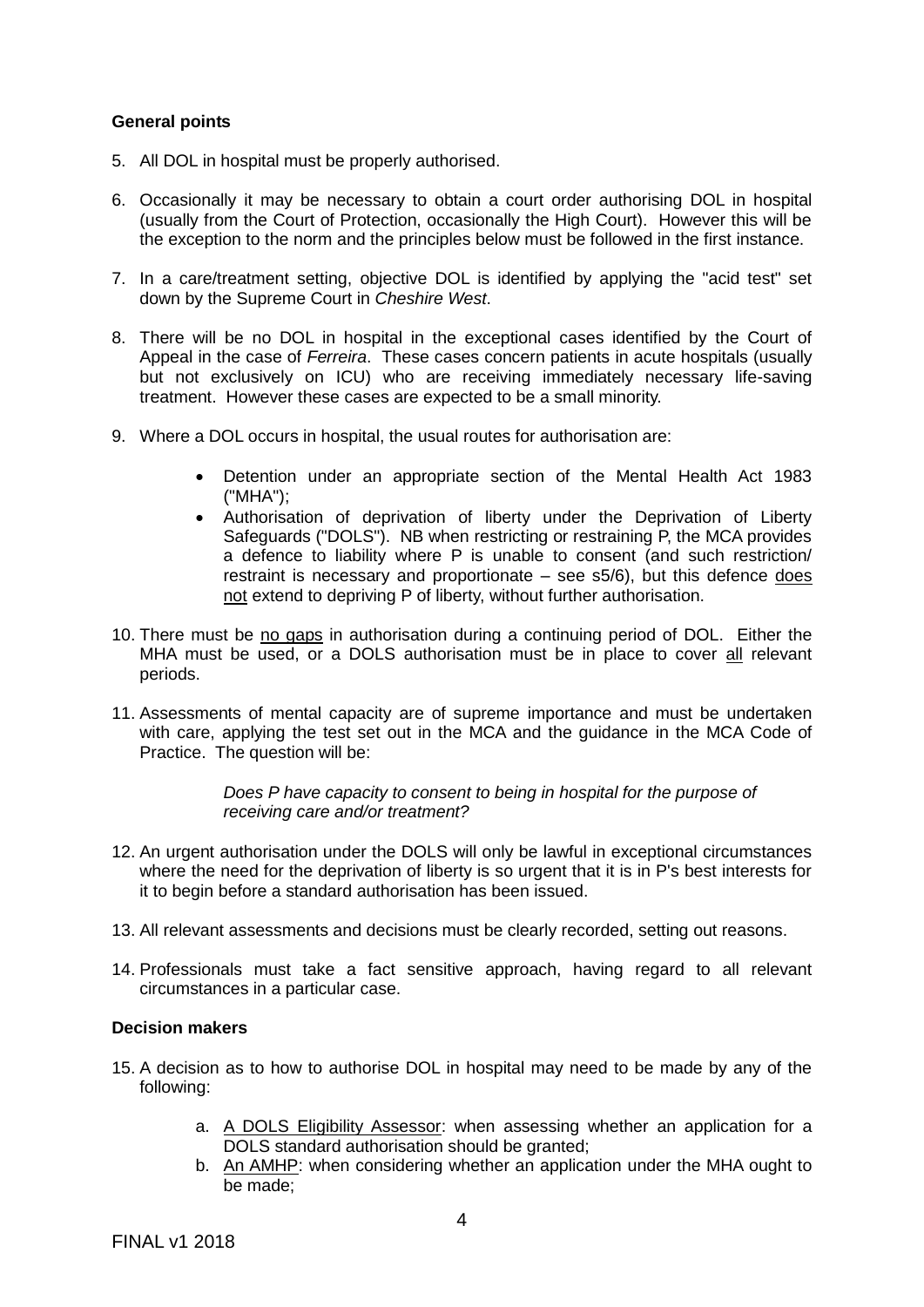- c. Hospital Managers: when considering whether continued use of the MHA is appropriate;
- d. A Responsible Clinician (RC): when considering whether P ought to be discharged from MHA detention;
- e. The First Tier Tribunal: when considering whether P ought to be discharged from MHA detention.

#### **MHA or MCA/DOLS?**

- 16. If P has capacity to take decisions as to whether they should remain in hospital to receive care and/or treatment, the DOLS cannot be used. If P, having capacity, is to be deprived of their liberty in hospital, the MHA must be used, otherwise the detention will be unlawful.
- 17. Likewise, where P has fluctuating capacity, the MHA should be used to authorise any period of deprivation of liberty in hospital.
- 18. Where P lacks capacity to take decisions as to whether they should remain in hospital to receive care and treatment, in the majority of cases there will be no choice between use of the MHA or use of DOLS as only one option for authorisation will be available – see paragraphs 19-23 below.
- 19. Where P lacks capacity, DOLS will not be available where P is ineligible for a DOLS authorisation, applying Schedule 1A MCA. Amongst other cases, this includes where it is proposed that P should be detained in hospital for medical treatment for mental disorder and in the judgement of the DOLS eligibility assessor:
	- a. an application in respect of P could be made under section 2 or 3 of the MHA, and
	- b. P could be detained in hospital under section 2 or 3 of the MHA, if an application were made, and
	- c. P is objecting to receiving some or all of the proposed medical treatment for their mental disorder, or to being in hospital to receive that treatment.
- 20. In some cases P (who lacks capacity) will have a need for treatment for both mental and physical health. It will be necessary to determine whether P's proposed detention will be primarily for mental health or for physical health purposes. A "but for" test should be applied. The decision maker should look at:
	- a. the treatment P should have for his physical disorders unconnected to his mental disorders (i.e. his package of physical treatment), and
	- b. the treatment P should have for his mental disorders (including physical disorders connected to, or likely to directly affect, his mental disorder).

The question will be:

*If it were not for the package of physical treatment, would P need to be detained in hospital for medical treatment for mental disorder?*

If yes, P's detention will be primarily for mental health and so detention under the MHA should be considered. If an application could be made under section 2 or 3 of the MHA and P is objecting, P will be ineligible for DOLS and the MHA must be used.

If no, P's detention will be primarily for physical health and detention under the MHA will not be appropriate. Only the DOLS will be available.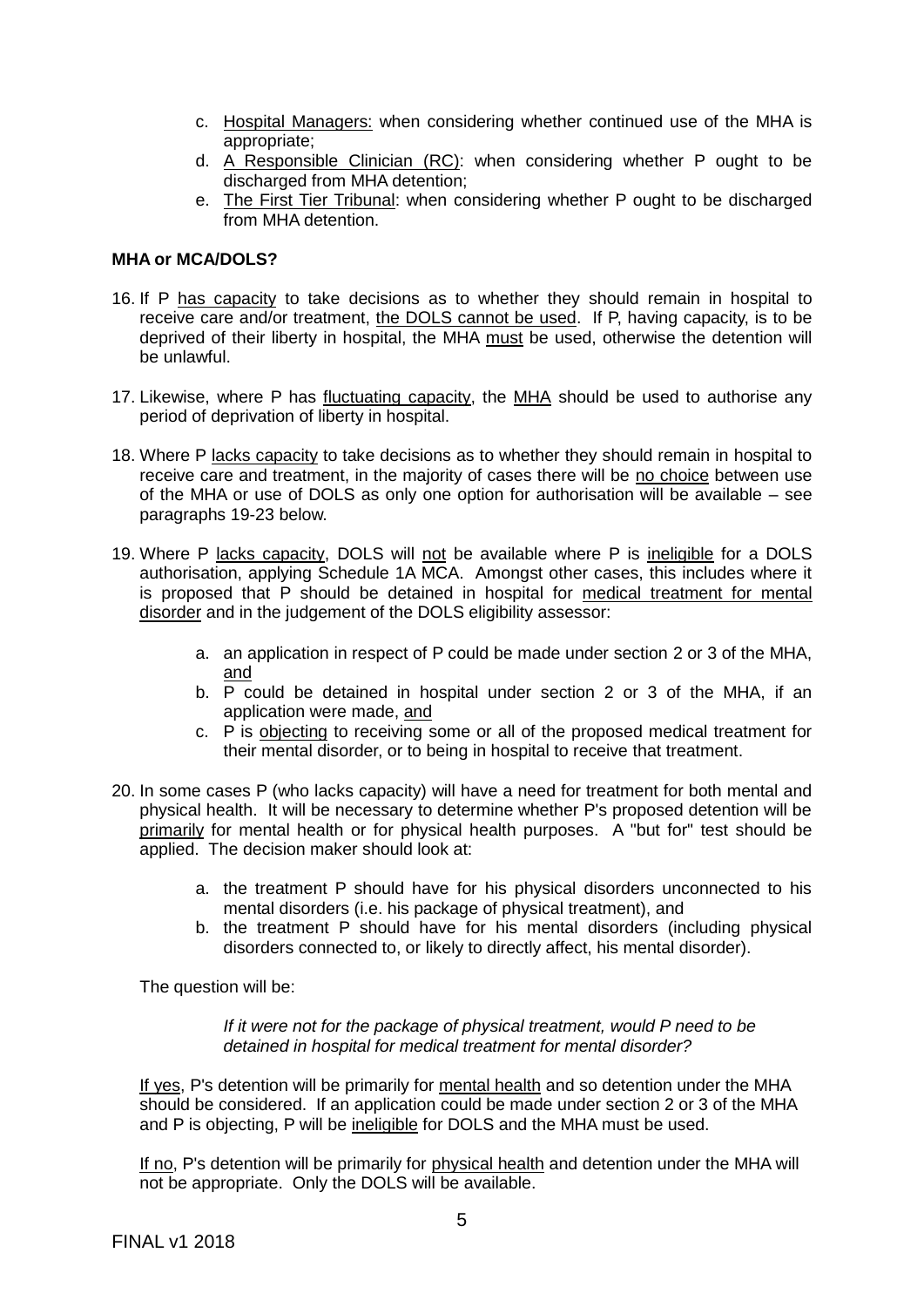- 21. Whether P is objecting must be considered in the round, taking into account all the circumstances, so far as they are reasonably ascertainable. Regard should be had to P's behaviour, wishes, feelings, views, beliefs and values, both present and past, so far as they can be ascertained. In deciding whether a patient is objecting, decision-makers should err on the side of caution and, where in doubt, take the position that P is objecting. Examples of objection could include verbal objection by P, P trying to leave, verbal or physical aggression towards staff or refusal of medication. If medication is being administered covertly, this will almost certainly indicate that P is objecting (otherwise covert administration could not be justified).
- 22. "Medical treatment" and "mental disorder" are widely defined for these purposes. Consequently P will not only be ineligible under paragraph 19 above where it is proposed that they receive treatment for psychiatric illness in a mental health unit. P may also be ineligible in other hospital settings when receiving treatment for other conditions.
- 23. Where P is ineligible for DOLS for the reasons set out in paragraphs 19-22 above, the DOLS cannot be used and the MHA must be used if P is to be deprived of their liberty in hospital.
- 24. In a minority of cases where P lacks capacity, P may be both eligible for DOLS and potentially detainable under the MHA. In these circumstances Chapter 13 of the MHA Code of Practice must be followed to determine which regime should be used.

#### **Discharge from MHA detention onto DOLS in hospital**

- 25. When considering discharge from MHA detention of someone already detained under the MHA, if:
	- a. P lacks capacity and
	- b. P is fit for discharge but is going to remain in hospital for a period of time, deprived of their liberty, whilst discharge to the community is planned, and
	- c. P is not ineligible for the DOLS (because they are not objecting), and so use of the DOLS is available, and
	- d. it is the view of the RC (applying Chapter 13 of the MHA Code) that use of the DOLS would be preferable and the least restrictive option for P in the interim pending discharge from hospital,

P must not be discharged from MHA detention until a DOLS standard authorisation has been granted. If P is discharged from MHA detention before the standard authorisation is granted, any ongoing period of DOL before the standard authorisation is granted will be unlawful. A DOLS urgent authorisation cannot be used lawfully in these circumstances because the situation is not urgent.

#### **Escalation**

- 26. Disputes regarding choice of regime should be resolved peer to peer in the first instance, with support from their respective line managers where necessary. Where resolution fails at this level, disputes will be managed as follows:
	- a. those arising within Navigo will be referred to Navigo's Medical Director
	- b. those arising within focus will be referred to the Head of Safeguarding
	- c. where the Medical Director and Head of Safeguarding are unable to resolve a dispute between colleagues within their respective organisations, reference will be made to the CCG's Mental Capacity Act Strategic Lead.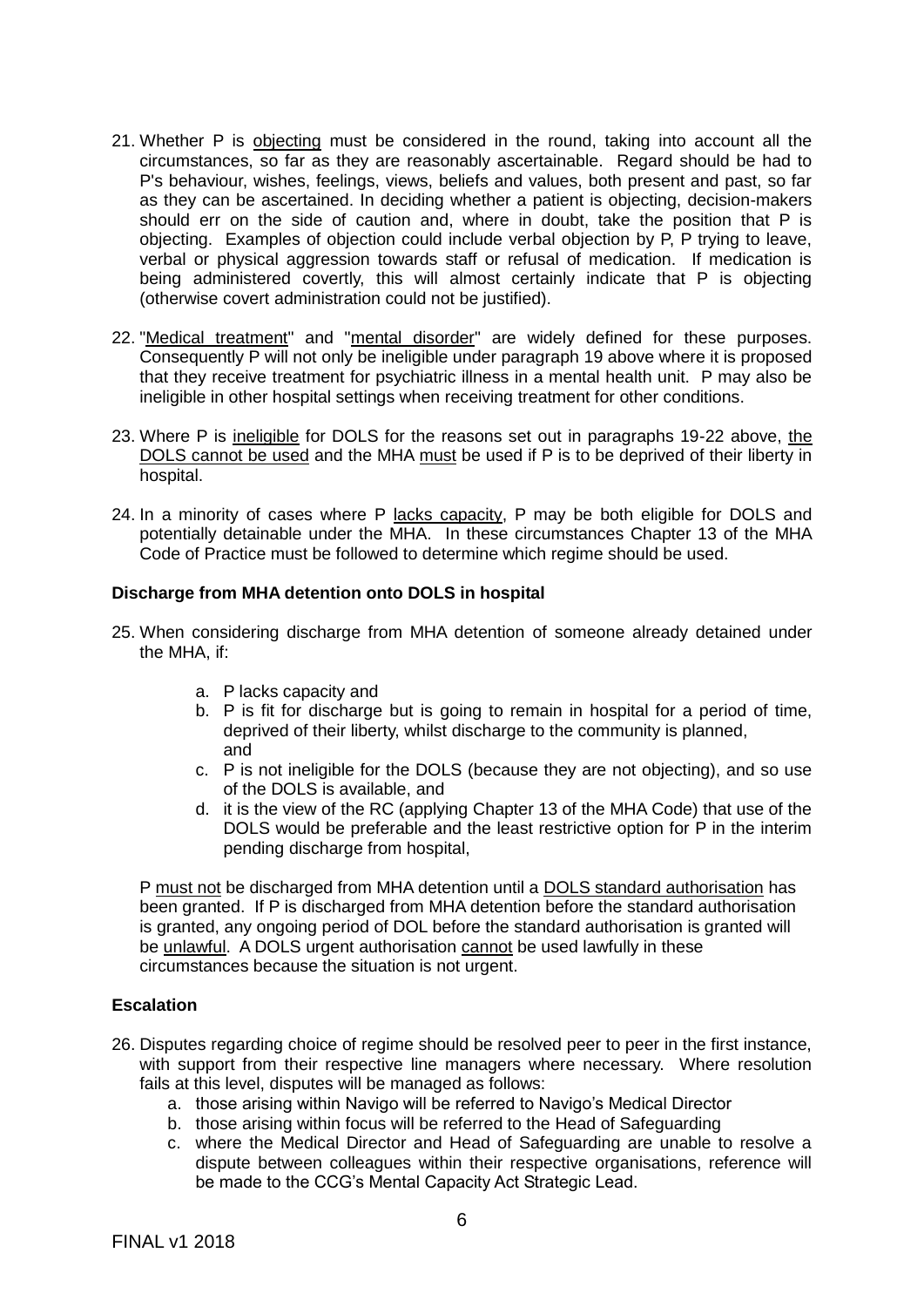#### **Case Studies to support application of MoU**

#### **William**

*William is a 78 year old former labourer. He's known to suffer from schizoaffective disorder which can manifest in significant changes in behaviour. These changes can be cyclical. He has recently been reviewed by MH services as there has been concern that he is potentially hallucinating again. On review he is deemed to lack capacity to consent to admission to hospital for treatment, but it is decided admission is necessary. He is admitted to an acute secondary MH unit on a Friday and an urgent DOLS authorisation is issued on the following Monday. William remains there under the DOLS.* 

- 1. What is the primary purpose of William's admission to hospital?
	- a. Is it for treatment of his mental disorder?
	- b. Or for treatment of some other form of ill health?
- 2. If the former, could William potentially be detained under the MHA?
- 3. Is William objecting to some or all of the proposed medical treatment for his mental disorder, or to being in hospital to receive that treatment?
	- a. If yes, where does that leave us?
	- b. If no, where does that leave us?
- 4. What authorisation is there for his conveyance to hospital on Friday?
	- a. How could this be addressed?
- 5. What authorisation is there for his admission between Friday and Monday?
	- a. How could this be addressed?

*William appears to physically deteriorate and is subsequently admitted to the local acute unit for investigation for shortness of breath. He is diagnosed with COPD and discharged back to MH services* 

6. What form of authorisation could be used for the admission to the acute unit?

#### Proposed answer

We suggest that the MHA should be used for William.

The primary purpose of the admission is for medical treatment for his mental disorder. He lacks capacity and therefore cannot consent to informal admission. It is not clear where William is or whether he is objecting to admission but note that the MCA does not confer any powers of entry and may not be sufficient to authorise the conveyance. If he meets the MHA detention criteria and is objecting he will be ineligible for the DOLS. Once detained under the MHA he can go to the acute hospital under section 17 leave: the acute hospital will need to consider whether any additional form of authorisation may be needed to cover the care and treatment he receives there.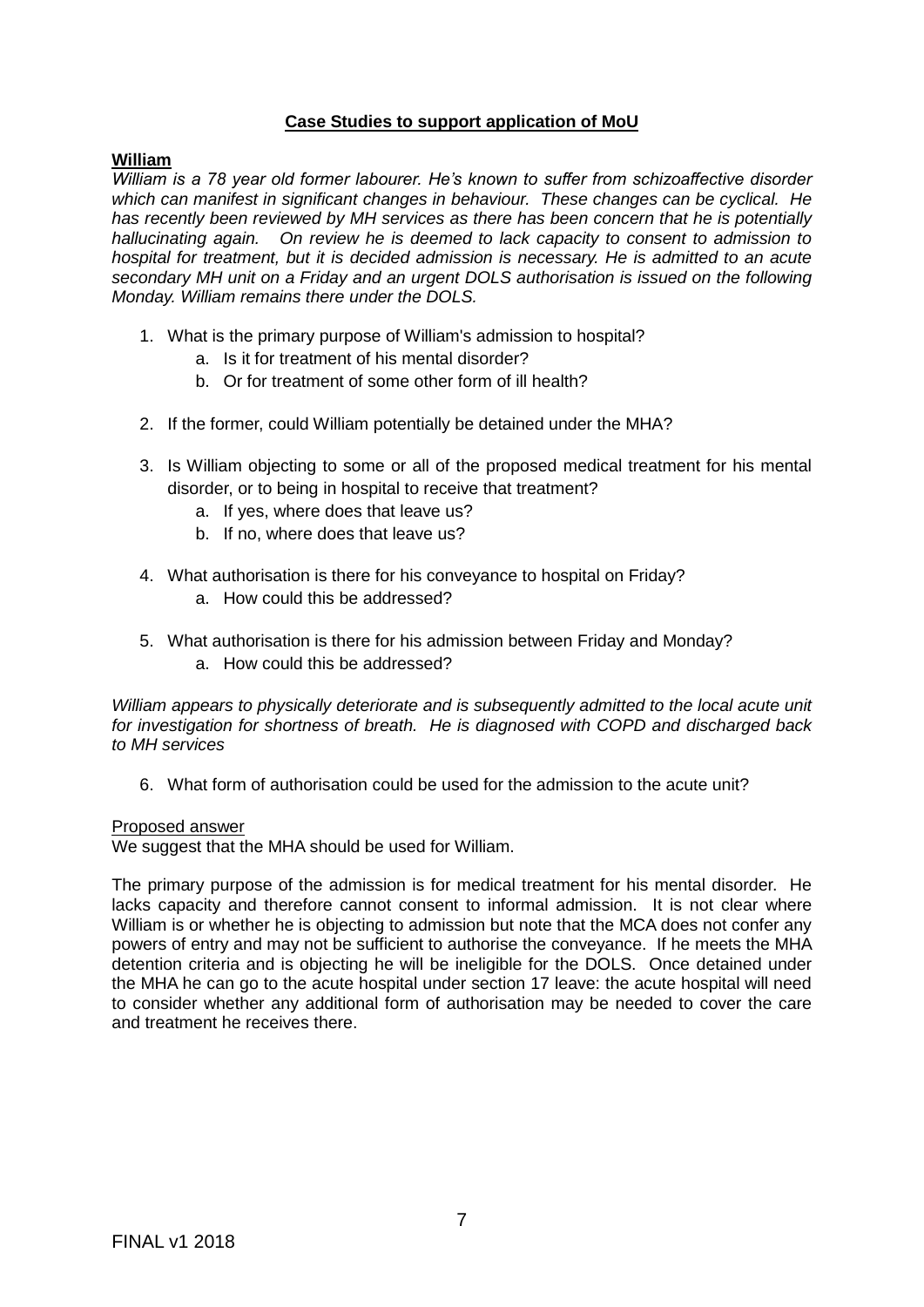### **Mina**

*Mina is an 81 year old lady who is admitted to the MH unit under section 2 MHA. She is discharged from section 2 and regraded to informal before the end of the 28 day maximum section 2 period. She then remains in the MH unit for some weeks before being discharged to a care home provider. Whilst on the ward PRN Lorazepam is administered along with antipsychotics. Mina is not always the instigator of the request for PRN medication.*

*Records shows Mina lacks capacity to consent to her treatment and accommodation. On occasions Mina has pushed other patients aside and needs 2 (and sometimes 3) members of staff to ensure her personal hygiene needs are met.*

- 1. How could Mina's discharge from section 2 be justified?
- 2. Where does her discharge from section leave her in legal terms? What authority is there for her continued admission to hospital?
- 3. Is Mina no longer deprived of her liberty when her section 2 is discharged? Or is she still deprived of her liberty in hospital?
	- a. Explain your answer.
- 4. What is the legal authority for the treatment she receives in hospital?

#### Proposed answer

It is not clear why Mina has been discharged from her section 2. It appears that she is still deprived of her liberty in hospital after the discharge of her section 2. It appears she lacks capacity to consent to her admission. If so, she is unlawfully detained.

Mina is in hospital (MH unit) for medical treatment for an unspecified mental disorder (treated with antipsychotics). The use of Lorazepam, her behaviour towards other patients and the high staffing ratio strongly suggest she is objecting to being in hospital or to at least some of the treatment for her mental disorder. If so she will be ineligible for the DOLS. The legal authority for her treatment (without consent) is unclear.

We suggest that Mina should have remained under the MHA (section 2, then section 3 after no more than 28 days) until her discharge from hospital to the care home provider. There must be a clear and lawful justification for keeping her in hospital and providing her with treatment in the interim. Otherwise, she must be allowed to leave.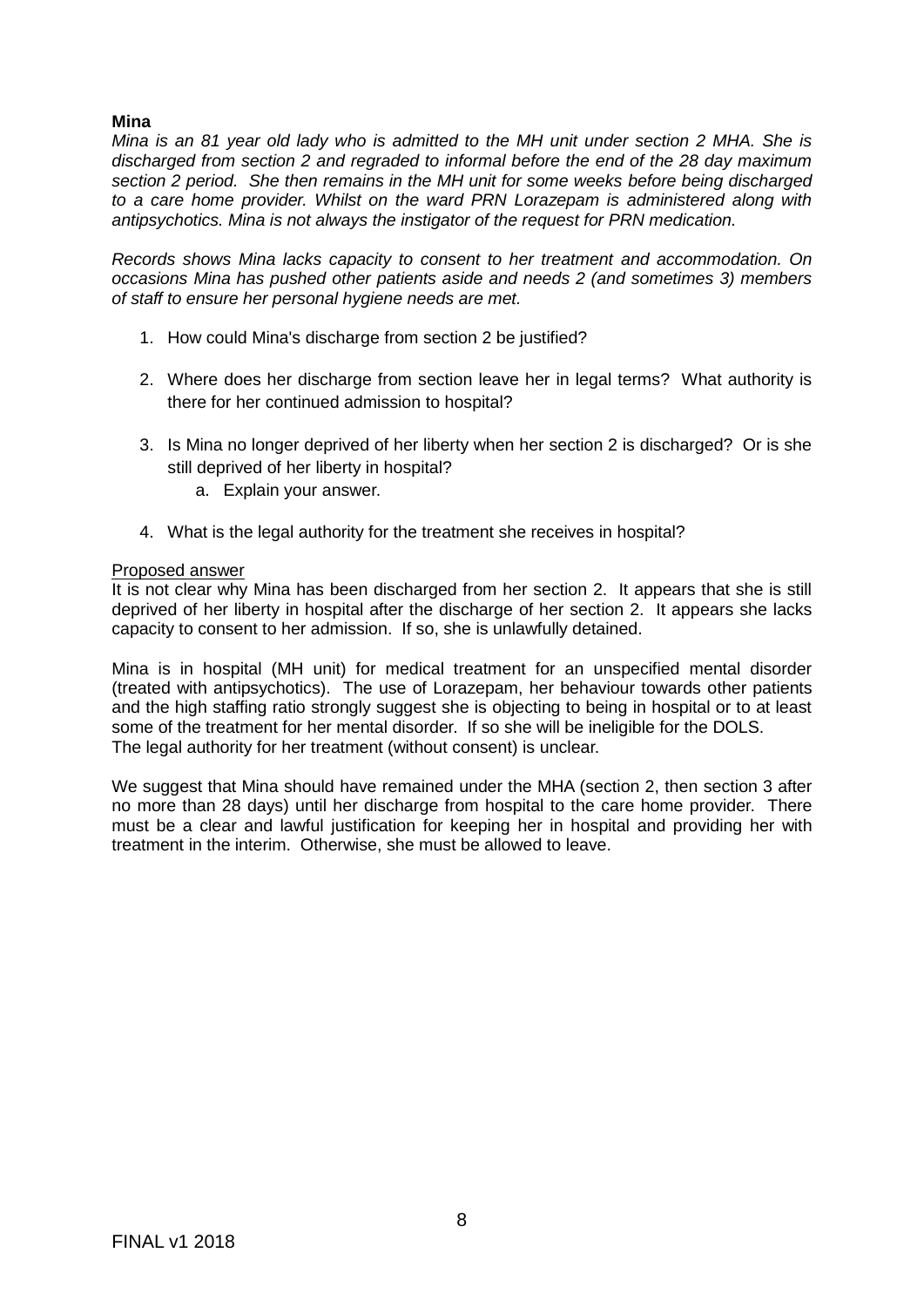#### **Janice**

*Janice is a 66 year old lady, admitted under section 2 MHA on 7th Feb from an acute (general hospital) provider to an acute MH unit. Janice is assessed as lacking capacity to consent to her care, treatment and accommodation in hospital.* 

*The section 2 ends after 28 days. On 13th March the MH hospital issues an urgent DOLS authorisation and applies for a standard authorisation. Janice is discharged on 28th March back to her home where she is cared for by her husband.* 

- 1. Is it right simply to allow Janice's section 2 to expire?
	- a. How else could this have been approached?
- 2. Where does the expiry of Janice's section 2 leave her in legal terms?
	- a. Is she still deprived of her liberty in hospital? Explain your reasoning.
	- b. What authority is there for her continued admission to hospital?
- 3. In what circumstances can an urgent authorisation legitimately be used?
	- a. Is this a legitimate use of an urgent authorisation?
	- b. If not, where does this leave Janice in legal terms from 13 March?

#### Proposed answer

There appears to be no proper authorisation for the continued deprivation of Janice's liberty once her section 2 has expired.

It is not clear why Janice's section 2 has been allowed to expire. Before expiry, consideration must be given by the RC to the authority for her continued admission to hospital. She is not able to give her own consent. We presume she will continue to be deprived of her liberty in hospital, given the later attempt to use the DOLS to authorise this. In that case her continuing deprivation of liberty this will need to be authorised either under the MHA (by using section 3) or under the MCA (DOLS authorisation). There must be no gap in authorisation, otherwise the deprivation of her liberty will be unlawful during the period of the gap.

Janice's eligibility for the DOLS will need to be considered.

If she would be ineligible for the DOLS, the continuing deprivation of her liberty can only be authorised using the MHA (section 2 followed by section 3).

If she would be eligible for DOLS, she should remain under the MHA (using section 3 if necessary) until a standard authorisation is granted by the supervisory body, otherwise there will be a period of unlawful deprivation of liberty in the interim.

An urgent authorisation cannot lawfully be used in these circumstances because the circumstances are foreseeable and not urgent.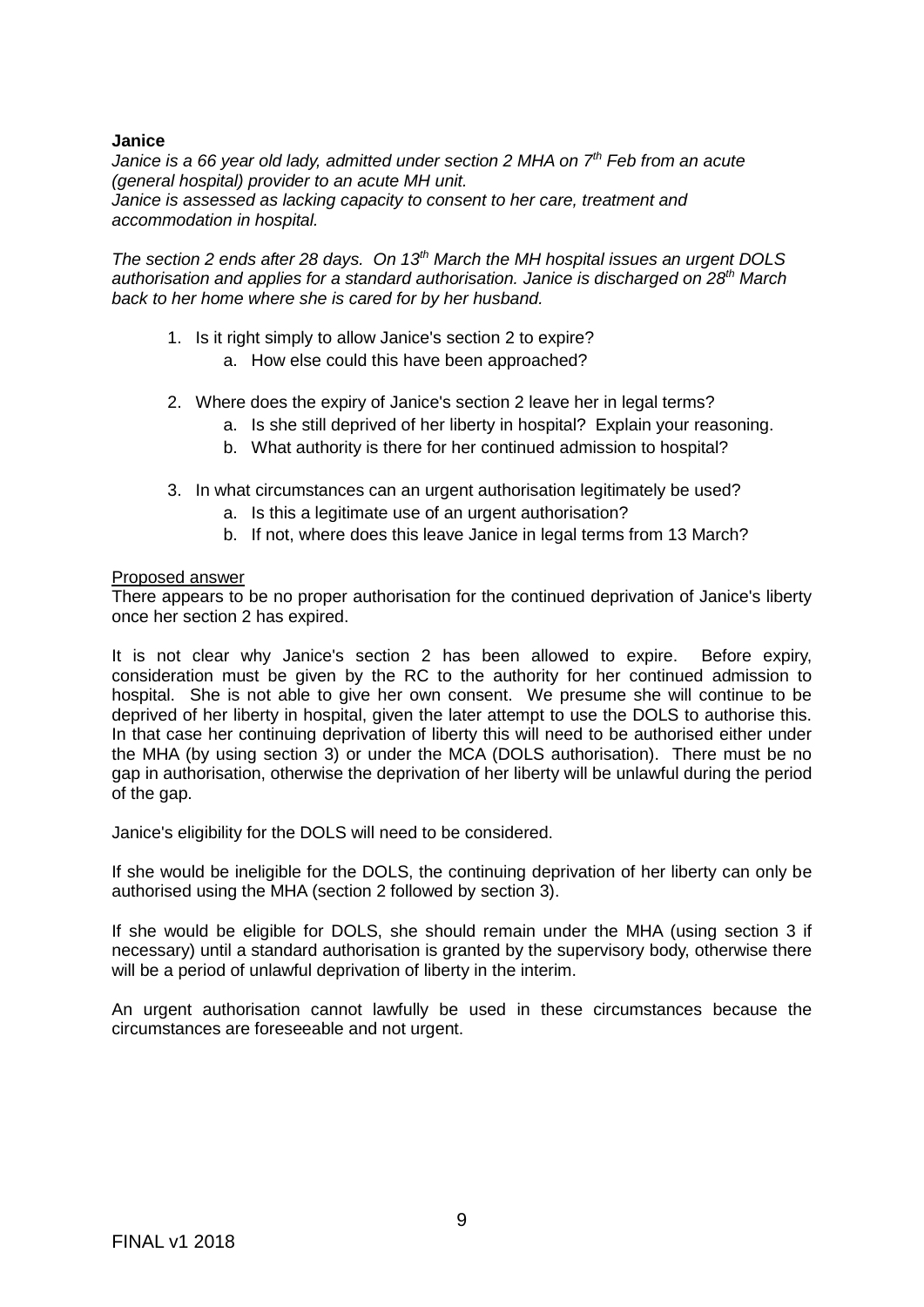# **Melanie**

*Melanie is a 70 year old lady living in a care home. She has dementia. She is admitted to an out of area provider because of her aggressive behaviour on 1st October and detained under section 2 MHA. She is transferred to the in-area acute MH provider on 3rd October. On 26th Oct the section 2 is discharged and Melanie is re-graded as informal. It is recorded that she "could be managed on DOLS".* 

*An urgent DOLS authorisation is put in place and a standard authorisation requested on the 26th October.*

*Melanie is discharged to a care home provider on 27th November. In the period of time following the discharge of her section 2, Melanie continues to receive antipsychotic medication. Notes detail that her behaviour is deteriorating as well as assaults on a service user and member of staff. Notes continue to say Melanie remains hostile.*

- 1. Could it have been right to discharge Melanie from section 2 MHA on 26 October?
	- a. Please explain your answer.
- 2. Can Melanie legitimately be considered an informal inpatient from 26 October? a. Please explain your answer.
- 3. Would Melanie be eligible for a DOLS authorisation from 26 October onwards? a. Please explain your answer.
- 4. In what circumstances can an urgent authorisation legitimately be used? Is this a legitimate use of an urgent authorisation?
	- a. Please explain your answer.
- 5. In light of your answers above, where does this leave Melanie in legal terms from 26 October?
- 6. What could have been done instead in order to ensure that all periods of deprivation of liberty are properly authorised?

#### Proposed answer

We suggest that Melanie should not have simply been discharged from her section 2 and instead an application should have been made for her continued detention under section 3 MHA.

It is not clear why Melanie was discharged from the MHA on 26 October. Given that a DOLS application has been made the same day, she has presumably been assessed as lacking capacity in relevant contexts and is still considered to be deprived of her liberty upon discharge of the section 2. She continues to receive medical treatment for her mental disorder, without her consent. In that case it is highly likely she will meet the criteria for continued detention under section 2 followed by section 3 MHA.

Her behaviour strongly suggests she is objecting to being in hospital or to at least some of the treatment for her mental disorder. If so she will be ineligible for the DOLS and the MHA must continue to be used to authorise her ongoing detention in hospital.

It is contradictory to deem Melanie informal but also issue an urgent authorisation.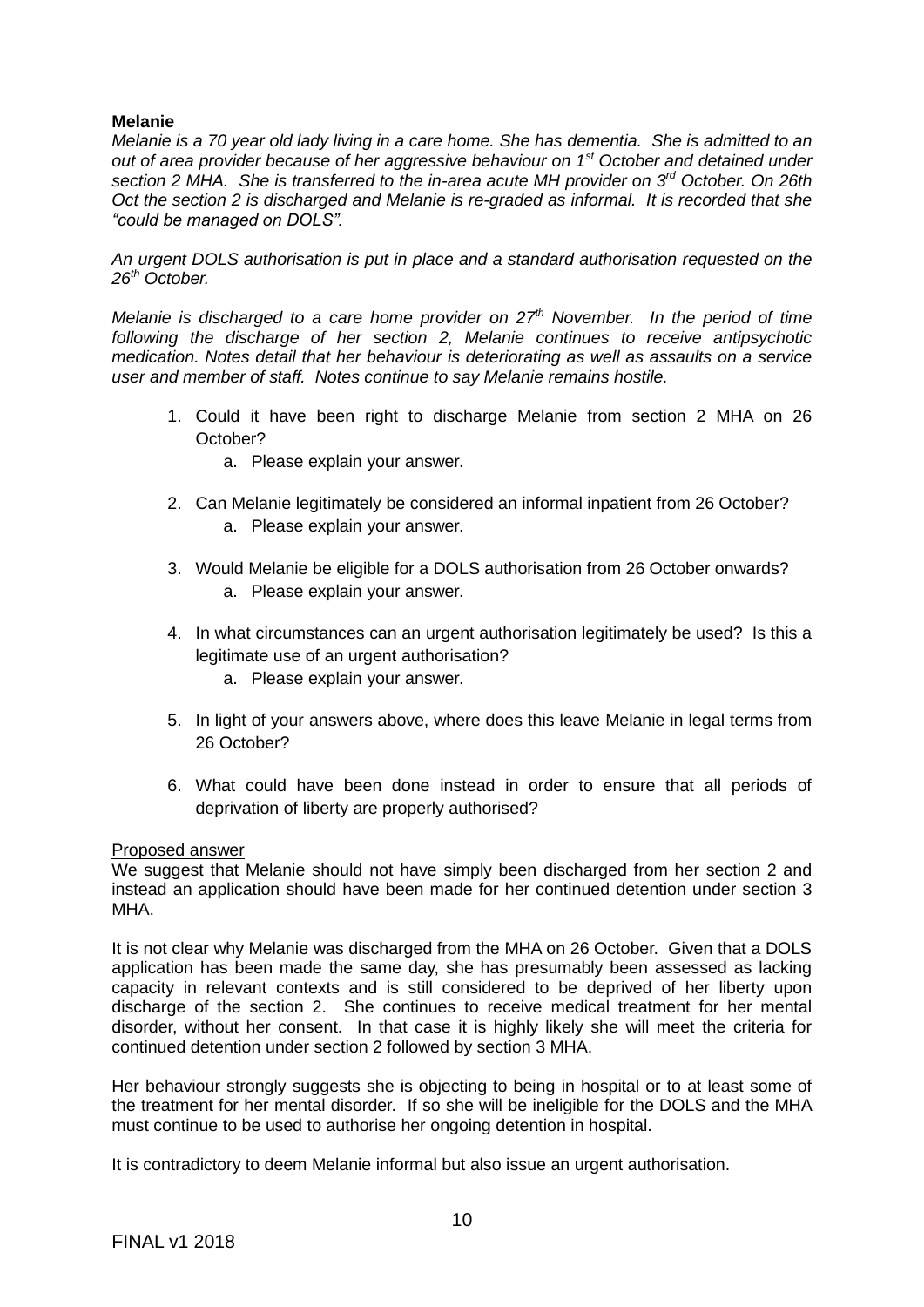The urgent authorisation will not be lawful because: 1) the circumstances are foreseeable and not urgent; 2) Melanie will almost certainly be ineligible for the DOLS.

Melanie's deprivation of liberty from 26 October appears to be unlawful. She should have remained under the MHA until her discharge from hospital.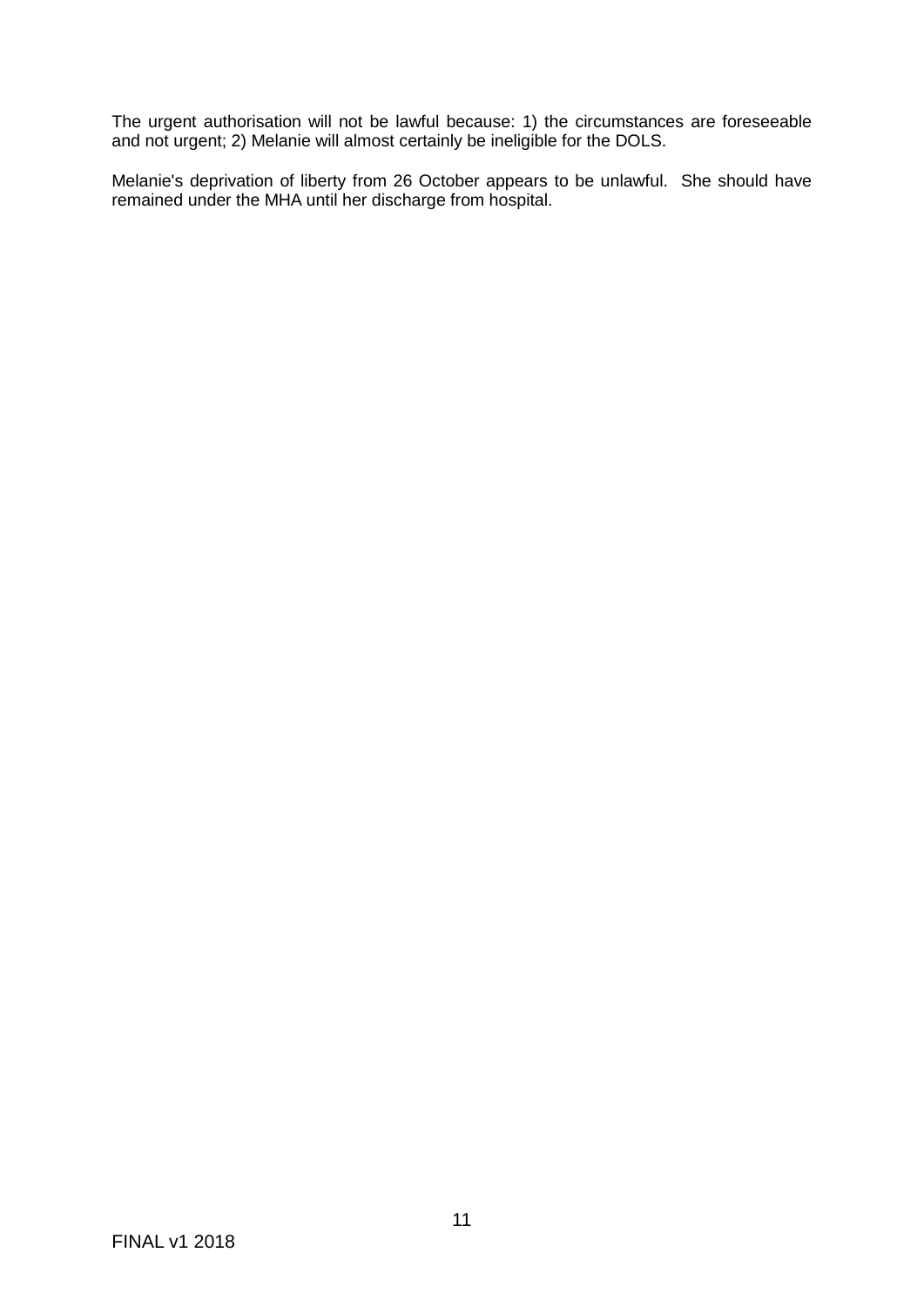#### **Alan part 1**

*Alan, aged 73, has been admitted to Greentrees Ward for treatment for his dementia. He is assessed as lacking capacity to consent to the care regime, which is assessed as amounting to continuous supervision and control. Alan would not be allowed to leave hospital. He is described as wholly compliant with his care regime, well settled and appears to be content. He has never tried to leave nor indicated he wants to. His family are happy with his care plan.* 

*Because of the concern that Alan is deprived of his liberty he has been made subject to s3 MHA. It is now argued he should be discharged from section.*

- 1. Do you agree that Alan is deprived of his liberty in hospital?
	- a. Please explain your answer.
- 2. What are the options for authorisation of Alan's deprivation of liberty in hospital? a. Please set out each, explaining why they are available.
- 3. Is Alan eligible for an authorisation under the DOLS? a. Please explain your answer.

#### Proposed answer

It appears that Alan is deprived of his liberty in hospital because he lacks mental capacity in relevant contexts, his situation satisfies the "acid test" set down in *Cheshire West*, and the arrangements for his residence and care are attributable to the state.

The MHA has already been used to authorise his admission and this may well be justifiable and lawful. We know that he is receiving treatment for a mental disorder in hospital. We would need to know more about the facts of his case to be sure that the section 3 MHA criteria have been applied correctly but they may well have been.

If Alan truly is wholly compliant and well settled, he may be eligible for a DOLS authorisation as an alternative to remaining under the MHA. Under Schedule 1A MCA (Case E) he would be ineligible if he met the criteria for detention under ether section 2 or section 3 MHA and was objecting to receiving some or all of the proposed medical treatment for his mental disorder, or to being in hospital to receive that treatment. If he is truly wholly compliant (which will need to be assessed carefully), it will follow that he is not objecting, in which case a DOLS authorisation may be available if he also meets the other qualifying requirements.

The decision maker will need to consider which regime (MHA or MCA/DOLS) would be most appropriate for Alan, having regard to the guidance in Chapter 13 of the MHA Code of Practice.

If Alan would be eligible for a DOLS authorisation, and this is the preferred option for him, he should remain under the MHA until a standard authorisation is granted. This will ensure there are no gaps in authorisation.

#### **Alan part 2**

*You now learn that Alan is being covertly medicated.*

- 4. Does this change any of your answers to question 1-3 above?
	- a. Please explain your reasoning.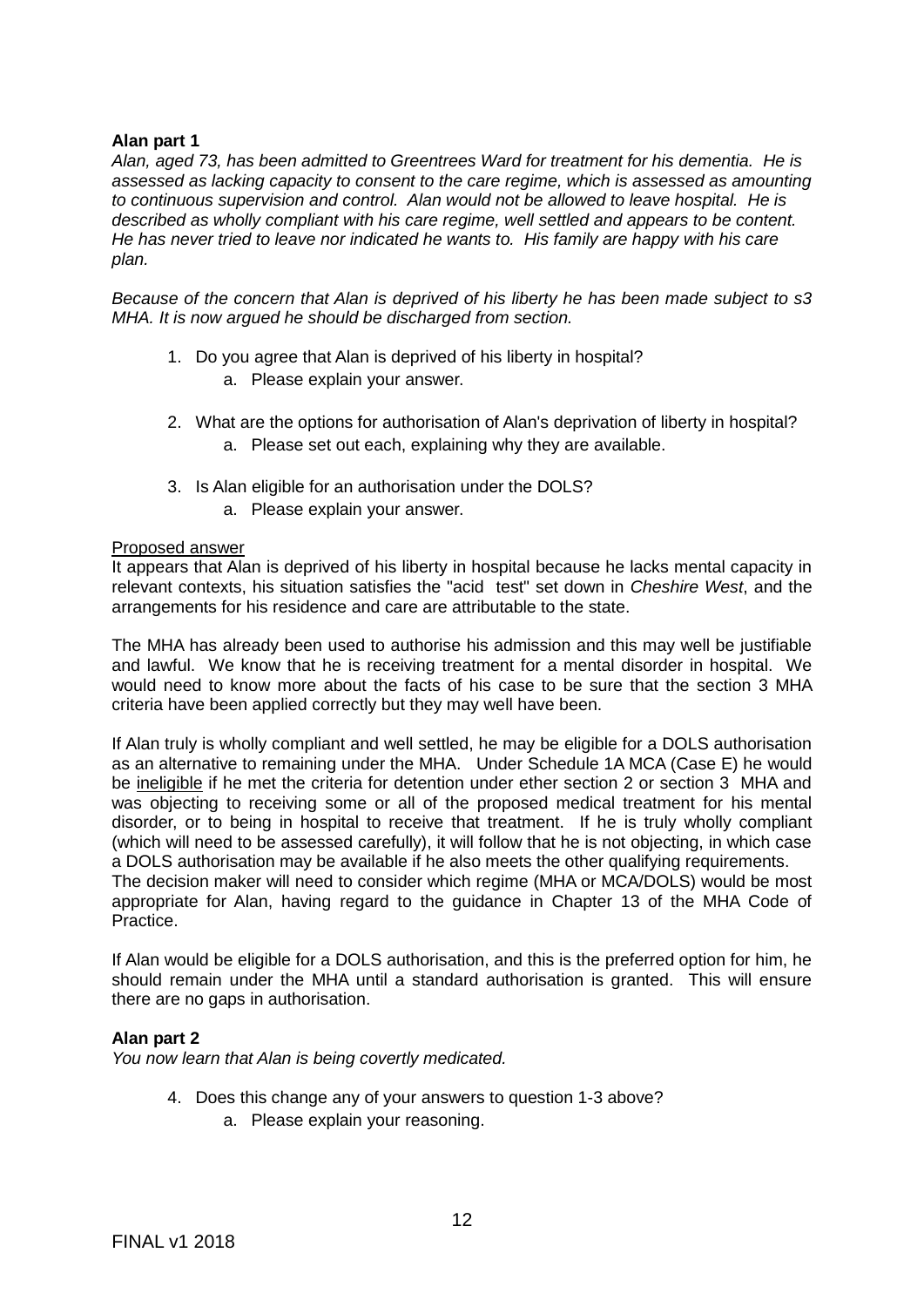# Proposed answer

The use of covert medication may be justifiable but it will almost certainly indicate that Alan is objecting to some or all of the treatment for his mental disorder. If Alan is not objecting it is difficult to see how covert medication could be justified.

If Alan is objecting to some or all of the treatment for his mental disorder, he will not be eligible for the DOLS and if he will continue to be deprived of his liberty in hospital, this will need to be authorised under the MHA (i.e. he should not be discharged from section 3).